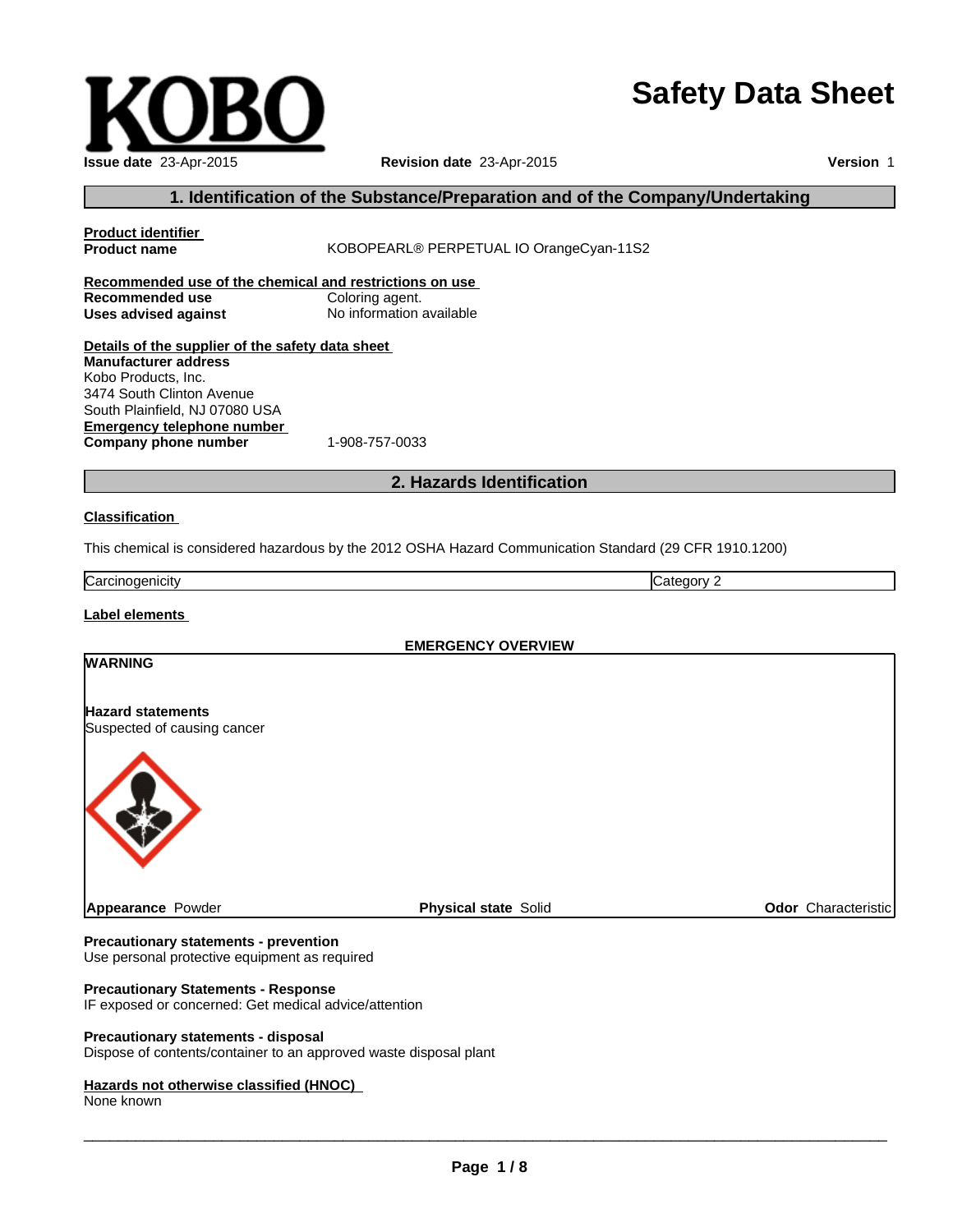#### **Other Information**

No information available

# **3. Composition/information on Ingredients**

 $\_$  , and the set of the set of the set of the set of the set of the set of the set of the set of the set of the set of the set of the set of the set of the set of the set of the set of the set of the set of the set of th

| <b>Chemical name</b>      | <b>CAS No</b> | Weight-%    |
|---------------------------|---------------|-------------|
| Synthetic Fluorphlogopite | 12003-38-2    | 51.0-55.0   |
| Silica                    | 7631-86-9     | 31.5-35.5   |
| Iron Oxides (C.I. 77491)  | 1309-37-1     | $4.0 - 8.0$ |
| Titanium dioxide          | 13463-67-7    | $3.0 - 7.0$ |
| Triethoxycaprylylsilane   | 2943-75-1     | $1.0 - 3.0$ |

| 4. First aid measures                                                      |                                                                                                                                    |  |  |
|----------------------------------------------------------------------------|------------------------------------------------------------------------------------------------------------------------------------|--|--|
| <b>First aid measures</b>                                                  |                                                                                                                                    |  |  |
| <b>General advice</b>                                                      | If symptoms persist, call a physician.                                                                                             |  |  |
| Eye contact                                                                | Rinse immediately with plenty of water, also under the eyelids, for at least 15 minutes. If<br>symptoms persist, call a physician. |  |  |
| <b>Skin contact</b>                                                        | Wash off immediately with soap and plenty of water while removing all contaminated<br>clothes and shoes.                           |  |  |
| <b>Inhalation</b>                                                          | Remove to fresh air. If breathing is irregular or stopped, administer artificial respiration.                                      |  |  |
| Ingestion                                                                  | If swallowed, do not induce vomiting: seek medical advice immediately and show this<br>container or label.                         |  |  |
| Self-protection of the first aider                                         | Use personal protective equipment as required.                                                                                     |  |  |
| Most important symptoms and effects, both acute and delayed                |                                                                                                                                    |  |  |
| <b>Symptoms</b>                                                            | No known effects under normal use conditions.                                                                                      |  |  |
| Indication of any immediate medical attention and special treatment needed |                                                                                                                                    |  |  |
| Note to physicians                                                         | Effects of exposure (inhalation, ingestion or skin contact) to substance may be delayed.                                           |  |  |

### **5. Fire-fighting measures**

#### **Suitable extinguishing media**

Use extinguishing measures that are appropriate to local circumstances and the surrounding environment.

**Unsuitable extinguishing media** No information available.

#### **Specific hazards arising from the chemical** None in particular.

**Explosion data Sensitivity to mechanical impact** None. **Sensitivity to static discharge** None.

#### **Protective equipment and precautions for firefighters**

Use personal protective equipment as required.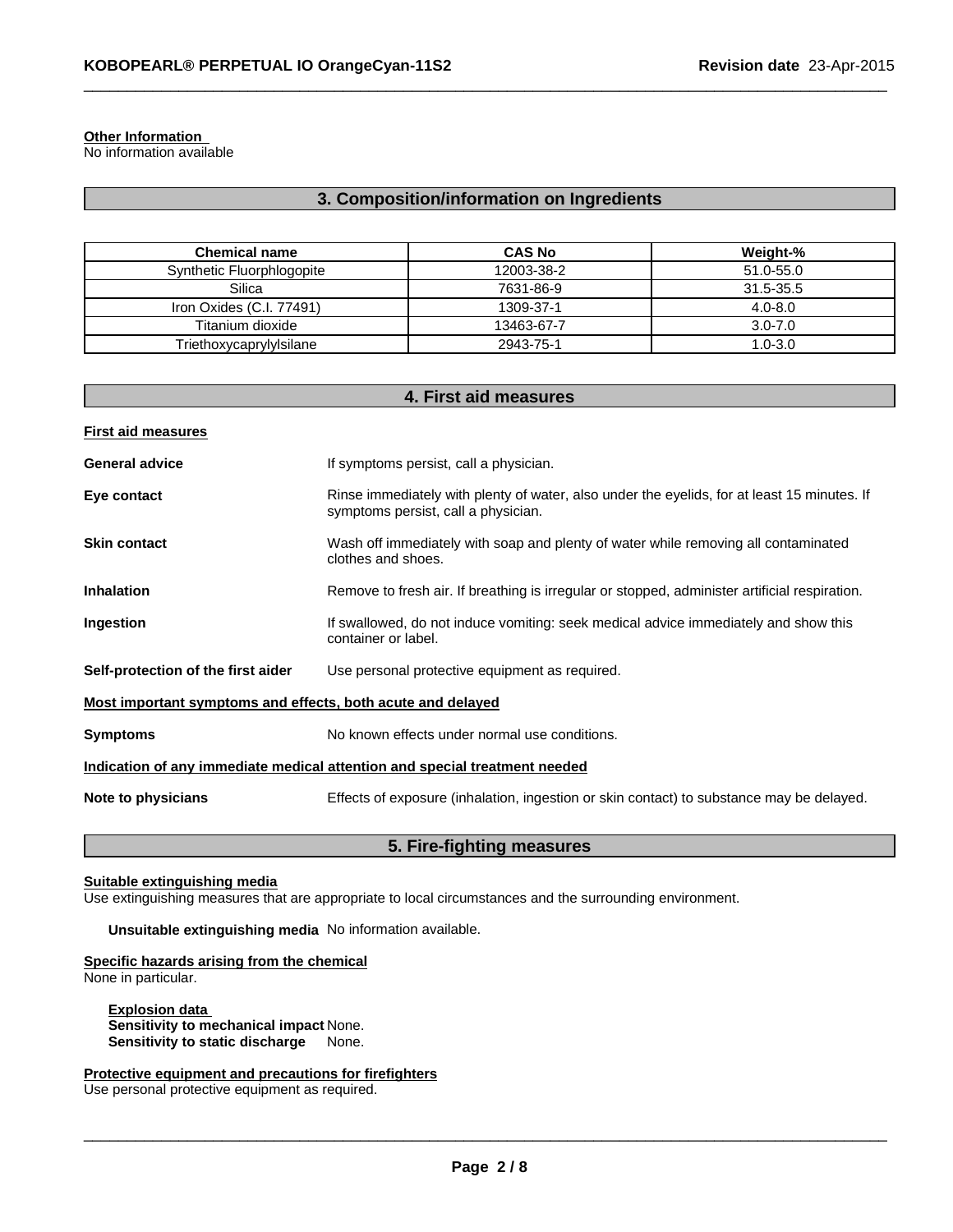| 6. Accidental release measures                                             |                                                                                                            |  |  |
|----------------------------------------------------------------------------|------------------------------------------------------------------------------------------------------------|--|--|
| <u>Personal precautions, protective equipment and emergency procedures</u> |                                                                                                            |  |  |
| <b>Personal precautions</b>                                                | Use personal protective equipment as required. Avoid contact with eyes. Wash thoroughly<br>after handling. |  |  |
| For emergency responders                                                   | Use personal protective equipment as required.                                                             |  |  |
| <b>Environmental precautions</b>                                           | Collect spillage. Do not allow into any sewer, on the ground or into any body of water.                    |  |  |
| Methods and material for containment and cleaning up                       |                                                                                                            |  |  |
| <b>Methods for containment</b>                                             | Prevent further leakage or spillage if safe to do so.                                                      |  |  |
| Methods for cleaning up                                                    | Avoid creating dust. Sweep up and shovel into suitable containers for disposal.                            |  |  |
| Prevention of secondary hazards                                            | Clean contaminated objects and areas thoroughly observing environmental regulations.                       |  |  |
| 7. Handling and Storage                                                    |                                                                                                            |  |  |
| <b>Precautions for safe handling</b>                                       |                                                                                                            |  |  |
| Advice on safe handling                                                    | Use personal protective equipment as required. Use only in well-ventilated areas. Wash                     |  |  |

 $\_$  , and the set of the set of the set of the set of the set of the set of the set of the set of the set of the set of the set of the set of the set of the set of the set of the set of the set of the set of the set of th

# thoroughly after handling. **Conditions for safe storage, including any incompatibilities Storage conditions** Keep container tightly closed in a dry and well-ventilated place. Store at ambient conditions. **Incompatible materials** Strong oxidizing agents. Strong acids.

#### **8. Exposure Controls/Personal Protection**

#### **Control parameters**

#### **Exposure guidelines**

| <b>Chemical name</b>     | <b>ACGIH TLV</b>                   | <b>OSHA PEL</b>                           | <b>NIOSH IDLH</b>                                                                      |
|--------------------------|------------------------------------|-------------------------------------------|----------------------------------------------------------------------------------------|
| Silica                   |                                    | TWA: 20 mppcf                             | IDLH: 3000 mg/m <sup>3</sup>                                                           |
| 7631-86-9                |                                    | : $(80)/(%$ SiO2) mg/m <sup>3</sup> TWA   | TWA: 6 $mq/m3$                                                                         |
| Iron Oxides (C.I. 77491) | TWA: 5 $mg/m3$ respirable fraction | TWA: $10 \text{ mg/m}^3$ fume             | IDLH: 2500 mg/m <sup>3</sup> Fe dust and                                               |
| 1309-37-1                |                                    | TWA: 15 $mg/m3$ total dust                | fume                                                                                   |
|                          |                                    |                                           | TWA: 5 mg/m <sup>3</sup> respirable fraction TWA: 5 mg/m <sup>3</sup> Fe dust and fume |
|                          |                                    | (vacated) TWA: 10 mg/m <sup>3</sup> fume  |                                                                                        |
|                          |                                    | and total dust Iron oxide                 |                                                                                        |
|                          |                                    | (vacated) TWA: $5 \text{ mg/m}^3$         |                                                                                        |
|                          |                                    | respirable fraction regulated             |                                                                                        |
|                          |                                    | under Rouge                               |                                                                                        |
| Titanium dioxide         | TWA: $10 \text{ mg/m}^3$           | TWA: 15 $mg/m3$ total dust                | IDLH: $5000 \text{ mg/m}^3$                                                            |
| 13463-67-7               |                                    | (vacated) TWA: 10 mg/m <sup>3</sup> total |                                                                                        |
|                          |                                    | dust                                      |                                                                                        |

#### **Appropriate engineering controls**

**Engineering controls** Ensure adequate ventilation, especially in confined areas.

#### **Individual protection measures, such as personal protective equipment**

| Eye/face protection            | Wear safety glasses with side shields (or goggles).                       |
|--------------------------------|---------------------------------------------------------------------------|
| Skin and body protection       | Wear protective gloves and protective clothing.                           |
| <b>Respiratory protection</b>  | In case of insufficient ventilation, wear suitable respiratory equipment. |
| General hygiene considerations | Handle in accordance with good industrial hygiene and safety practice.    |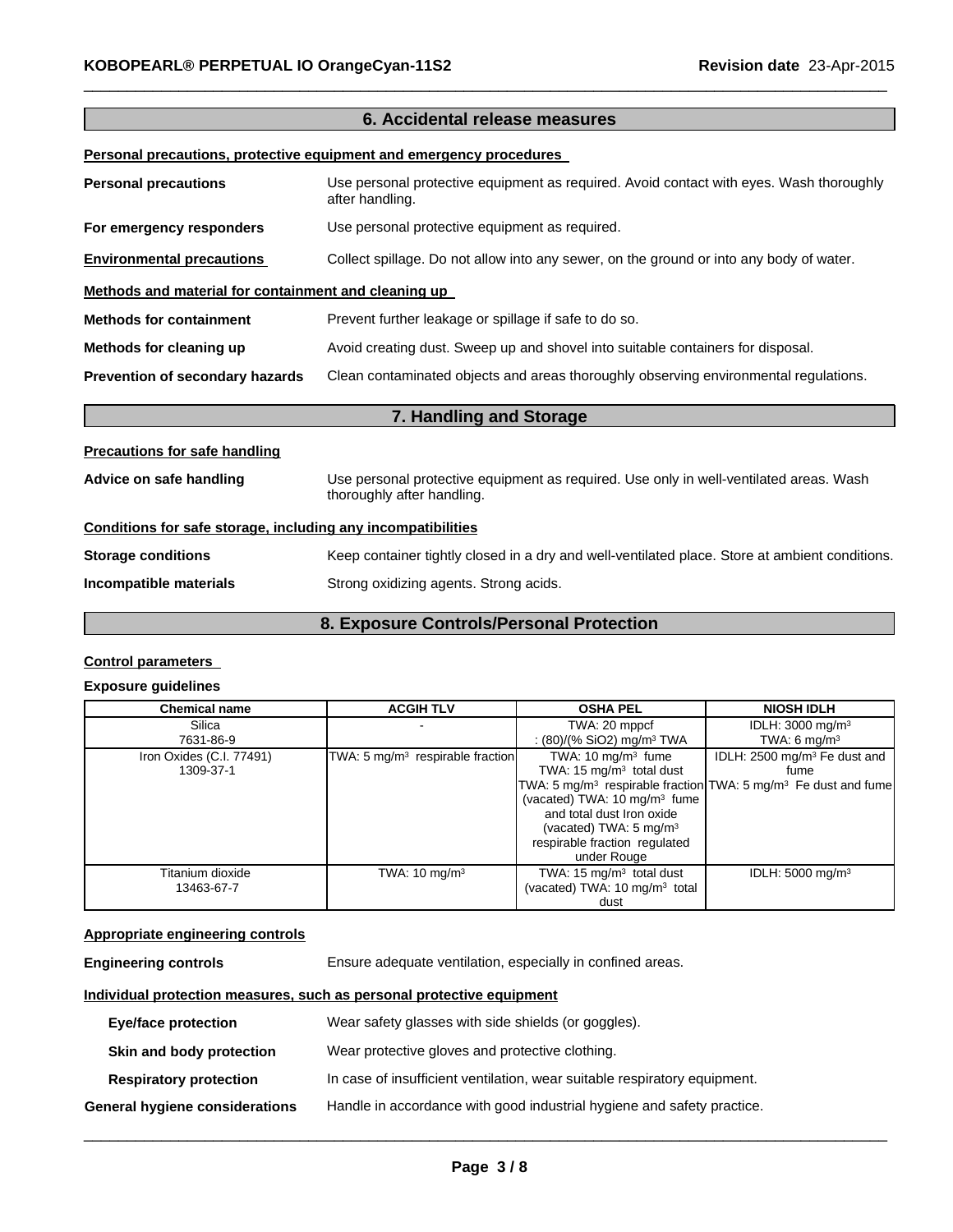#### **9. Physical and Chemical Properties**

 $\_$  , and the set of the set of the set of the set of the set of the set of the set of the set of the set of the set of the set of the set of the set of the set of the set of the set of the set of the set of the set of th

#### **Information on basic physical and chemical properties**

| <b>Physical state</b><br>Appearance<br>Color | Solid<br>Powder<br>Orange Blue | Odor<br><b>Odor threshold</b> | Characteristic<br>No information available |
|----------------------------------------------|--------------------------------|-------------------------------|--------------------------------------------|
| <b>Property</b>                              | <b>Values</b>                  | <b>Remarks</b> •              |                                            |
| рH                                           |                                | No information available      |                                            |
| <b>Melting point/freezing point</b>          |                                | No information available      |                                            |
| Boiling point / boiling range                |                                | No information available      |                                            |
| <b>Flash point</b>                           |                                | No information available      |                                            |
| <b>Evaporation rate</b>                      |                                | No information available      |                                            |
| Flammability (solid, gas)                    |                                | No information available      |                                            |
| <b>Flammability limit in air</b>             |                                |                               |                                            |
| <b>Upper flammability limit</b>              |                                | No information available      |                                            |
| Lower flammability limit                     |                                | No information available      |                                            |
| Vapor pressure                               |                                | No information available      |                                            |
| <b>Vapor density</b>                         |                                | No information available      |                                            |
| <b>Specific gravity</b>                      |                                | No information available      |                                            |
| <b>Water solubility</b>                      | Insoluble in water             |                               |                                            |
| Solubility in other solvents                 |                                | No information available      |                                            |
| <b>Partition coefficient</b>                 |                                | No information available      |                                            |
| <b>Autoignition temperature</b>              |                                | No information available      |                                            |
| <b>Decomposition temperature</b>             |                                | No information available      |                                            |
| <b>Kinematic viscosity</b>                   |                                | No information available      |                                            |
| <b>Dynamic viscosity</b>                     |                                | No information available      |                                            |
| <b>Explosive properties</b>                  |                                | No information available      |                                            |
| <b>Oxidizing properties</b>                  |                                | No information available      |                                            |
| <b>Other Information</b>                     |                                |                               |                                            |
| Softening point                              | No information available       |                               |                                            |
| <b>Molecular weight</b>                      | No information available       |                               |                                            |
| VOC content (%)                              | No information available       |                               |                                            |
| <b>Density</b>                               | No information available       |                               |                                            |
| <b>Bulk density</b>                          | No information available       |                               |                                            |

# **10. Stability and Reactivity**

**Reactivity** No data available

**Chemical stability** Stable under normal conditions.

**Possibility of hazardous reactions** None under normal processing.

**Hazardous polymerization** Hazardous polymerization does not occur.

**Conditions to avoid** None known.

**Incompatible materials** Strong oxidizing agents. Strong acids.

#### **Hazardous decomposition products**

None under normal use conditions.

 $\_$  ,  $\_$  ,  $\_$  ,  $\_$  ,  $\_$  ,  $\_$  ,  $\_$  ,  $\_$  ,  $\_$  ,  $\_$  ,  $\_$  ,  $\_$  ,  $\_$  ,  $\_$  ,  $\_$  ,  $\_$  ,  $\_$  ,  $\_$  ,  $\_$  ,  $\_$  ,  $\_$  ,  $\_$  ,  $\_$  ,  $\_$  ,  $\_$  ,  $\_$  ,  $\_$  ,  $\_$  ,  $\_$  ,  $\_$  ,  $\_$  ,  $\_$  ,  $\_$  ,  $\_$  ,  $\_$  ,  $\_$  ,  $\_$  ,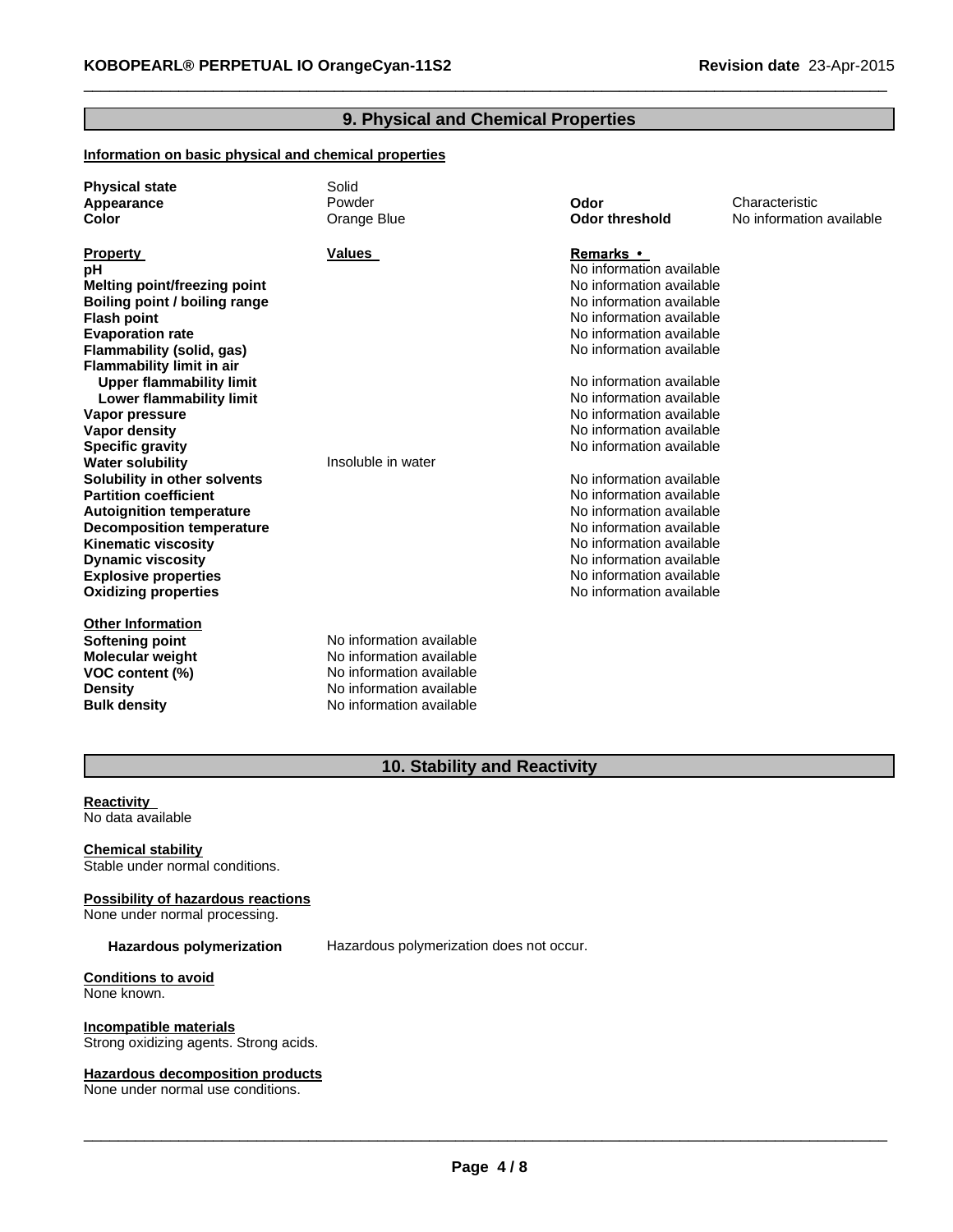### **11. Toxicological Information**

 $\_$  , and the set of the set of the set of the set of the set of the set of the set of the set of the set of the set of the set of the set of the set of the set of the set of the set of the set of the set of the set of th

#### **Information on likely routes of exposure**

#### **Product information**

| <b>Inhalation</b>   | No data available. |
|---------------------|--------------------|
| Eye contact         | No data available. |
| <b>Skin contact</b> | No data available. |
| Ingestion           | No data available. |

#### **Component information**

| <b>Chemical name</b>                  | Oral LD50                | <b>Dermal LD50</b>      | <b>Inhalation LC50</b> |
|---------------------------------------|--------------------------|-------------------------|------------------------|
| Silica<br>7631-86-9                   | $>$ 5000 mg/kg (Rat)     | $>$ 2000 mg/kg (Rabbit) | $> 2.2$ mg/L (Rat) 1 h |
| Iron Oxides (C.I. 77491)<br>1309-37-1 | $> 10000$ mg/kg (Rat)    |                         |                        |
| Titanium dioxide<br>13463-67-7        | $> 10000$ mg/kg (Rat)    |                         | -                      |
| Triethoxycaprylylsilane<br>2943-75-1  | $= 10060 \mu L/kg$ (Rat) | $=$ 5910 µL/kg (Rabbit) | $\blacksquare$         |

#### **Information on toxicological effects**

**Symptoms** No information available.

#### **Delayed and immediate effects as well as chronic effects from short and long-term exposure**

| <b>Skin corrosion/irritation</b>  | No information available.                                                                |
|-----------------------------------|------------------------------------------------------------------------------------------|
| Serious eye damage/eye irritation | No information available.                                                                |
| <b>Irritation</b>                 | No information available.                                                                |
| <b>Corrosivity</b>                | No information available.                                                                |
| <b>Sensitization</b>              | No information available.                                                                |
| Germ cell mutagenicity            | No information available.                                                                |
| Carcinogenicity                   | This product contains one or more substances which are classified by IARC as             |
|                                   | carcinogenic to humans (Group I), probably carcinogenic to humans (Group 2A) or possibly |
|                                   | carcinogenic to humans (Group 2B).                                                       |

| <b>Chemical name</b>           | <b>ACGIH</b> | <b>IARC</b> | <b>NTD</b><br>. . | OSHA |
|--------------------------------|--------------|-------------|-------------------|------|
| Titanium dioxide<br>13463-67-7 |              | Group 2B    |                   |      |

*Group 2B - Possibly Carcinogenic to Humans*

*X - Present* No information available.<br>No information available.

| <b>Developmental toxicity</b>   | No information available. |
|---------------------------------|---------------------------|
| <b>Teratogenicity</b>           | No information available. |
| <b>STOT - single exposure</b>   | No information available. |
| <b>STOT - repeated exposure</b> | No information available. |
| <b>Aspiration hazard</b>        | No information available. |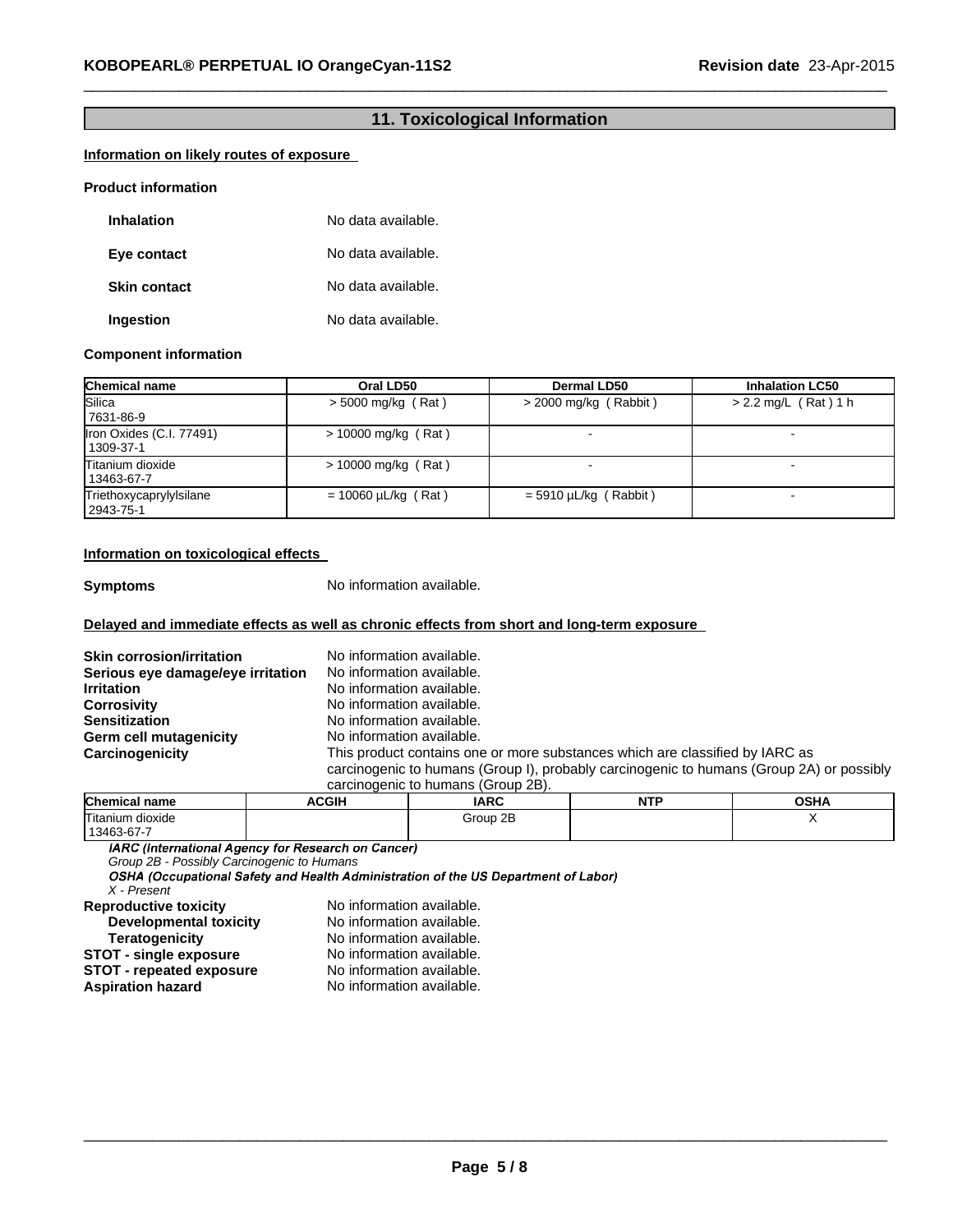# **12. Ecological Information**

 $\_$  , and the set of the set of the set of the set of the set of the set of the set of the set of the set of the set of the set of the set of the set of the set of the set of the set of the set of the set of the set of th

#### **Ecotoxicity**

| <b>Chemical name</b> | Algae/aguatic plants                                      | <b>Fish</b>                                      | <b>Toxicity to</b><br><b>Microorganisms</b> | Crustacea                                  |
|----------------------|-----------------------------------------------------------|--------------------------------------------------|---------------------------------------------|--------------------------------------------|
| Silica<br>7631-86-9  | 440: 72 h<br>Pseudokirchneriella<br>subcapitata mg/L EC50 | 5000: 96 h Brachydanio rerio<br>mg/L LC50 static |                                             | 7600: 48 h Ceriodaphnia<br>dubia mg/L EC50 |

#### **Persistence and degradability**

No information available.

#### **Bioaccumulation**

No information available.

**Other adverse effects** No information available

# **13. Disposal Considerations**

### **Waste treatment methods**

| <b>Disposal of wastes</b> | Disposal should be in accordance with applicable regional, national and local laws and<br>regulations. |
|---------------------------|--------------------------------------------------------------------------------------------------------|
| Contaminated packaging    | Disposal should be in accordance with applicable regional, national and local laws and<br>regulations. |

# **14. Transport Information**

| <b>DOT</b>  | Not regulated |
|-------------|---------------|
| ICAO (air)  | Not regulated |
| <b>IATA</b> | Not regulated |
| <b>IMDG</b> | Not regulated |
| <b>RID</b>  | Not regulated |
| ADR         | Not regulated |

# **15. Regulatory information**

| <b>International inventories</b> |                |
|----------------------------------|----------------|
| TSCA                             | Complies       |
| <b>DSL/NDSL</b>                  | Complies       |
| <b>EINECS/ELINCS</b>             | Complies       |
| <b>ENCS</b>                      | Not Determined |
| IECSC                            | Complies       |
| KECL                             | Complies       |
| <b>PICCS</b>                     | Complies       |
| AICS                             | Complies       |

 $\_$  ,  $\_$  ,  $\_$  ,  $\_$  ,  $\_$  ,  $\_$  ,  $\_$  ,  $\_$  ,  $\_$  ,  $\_$  ,  $\_$  ,  $\_$  ,  $\_$  ,  $\_$  ,  $\_$  ,  $\_$  ,  $\_$  ,  $\_$  ,  $\_$  ,  $\_$  ,  $\_$  ,  $\_$  ,  $\_$  ,  $\_$  ,  $\_$  ,  $\_$  ,  $\_$  ,  $\_$  ,  $\_$  ,  $\_$  ,  $\_$  ,  $\_$  ,  $\_$  ,  $\_$  ,  $\_$  ,  $\_$  ,  $\_$  ,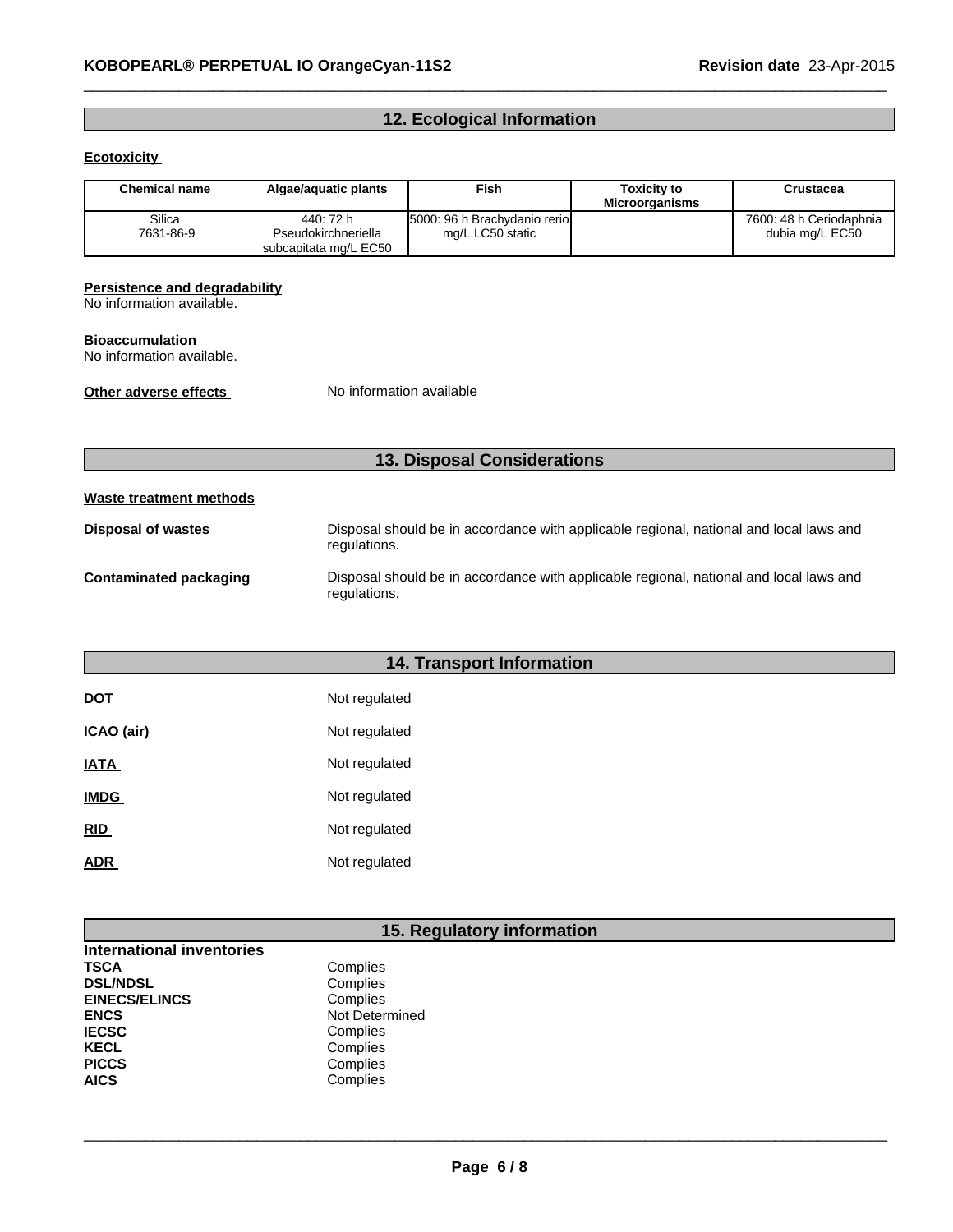#### **Legend:**

**TSCA** - United States Toxic Substances Control Act Section 8(b) Inventory **DSL/NDSL** - Canadian Domestic Substances List/Non-Domestic Substances List **EINECS/ELINCS** - European Inventory of Existing Chemical Substances/European List of Notified Chemical Substances **ENCS** - Japan Existing and New Chemical Substances **IECSC** - China Inventory of Existing Chemical Substances **KECL** - Korean Existing and Evaluated Chemical Substances **PICCS** - Philippines Inventory of Chemicals and Chemical Substances

**AICS** - Australian Inventory of Chemical Substances

#### **US Federal Regulations**

#### **SARA 313**

Section 313 of Title III of the Superfund Amendments and Reauthorization Act of 1986 (SARA). This product does not contain any chemicals which are subject to the reporting requirements of the Act and Title 40 of the Code of Federal Regulations, Part 372

 $\_$  , and the set of the set of the set of the set of the set of the set of the set of the set of the set of the set of the set of the set of the set of the set of the set of the set of the set of the set of the set of th

|  | <b>SARA 311/312 Hazard Categories</b> |
|--|---------------------------------------|
|  |                                       |

| Acute Health Hazard               | N٥ |
|-----------------------------------|----|
| Chronic Health Hazard             | N٥ |
| Fire Hazard                       | N٥ |
| Sudden release of pressure hazard | N٥ |
| <b>Reactive Hazard</b>            | N٥ |

#### **CWA (Clean Water Act)**

This product does not contain any substances regulated as pollutants pursuant to the Clean Water Act (40 CFR 122.21 and 40 CFR 122.42)

#### **CERCLA**

This material, as supplied, does not contain any substances regulated as hazardous substances under the Comprehensive Environmental Response Compensation and Liability Act (CERCLA) (40 CFR 302) or the Superfund Amendments and Reauthorization Act (SARA) (40 CFR 355). There may be specific reporting requirements at the local, regional, or state level pertaining to releases of this material

#### **US State Regulations**

#### **California Proposition 65**

This product contains the following Proposition 65 chemicals

| <b>nemical</b><br>name                                         | 65<br>Califor<br>rnia<br>:oposition |
|----------------------------------------------------------------|-------------------------------------|
| $3 - 67 - 7$<br>. 134 <sup>ເ</sup> ົ<br>⊺ıtanıum<br>olloxide ' | Carcinoden                          |

#### **U.S. State Right-to-Know Regulations**

This product may contain substances regulated by state right-to-know regulations

| <b>Chemical name</b>                  | <b>New Jersey</b> | <b>Massachusetts</b> | <b>Pennsylvania</b> |
|---------------------------------------|-------------------|----------------------|---------------------|
| Iron Oxides (C.I. 77491)<br>1309-37-1 |                   |                      |                     |
| Titanium dioxide<br>13463-67-7        |                   |                      |                     |